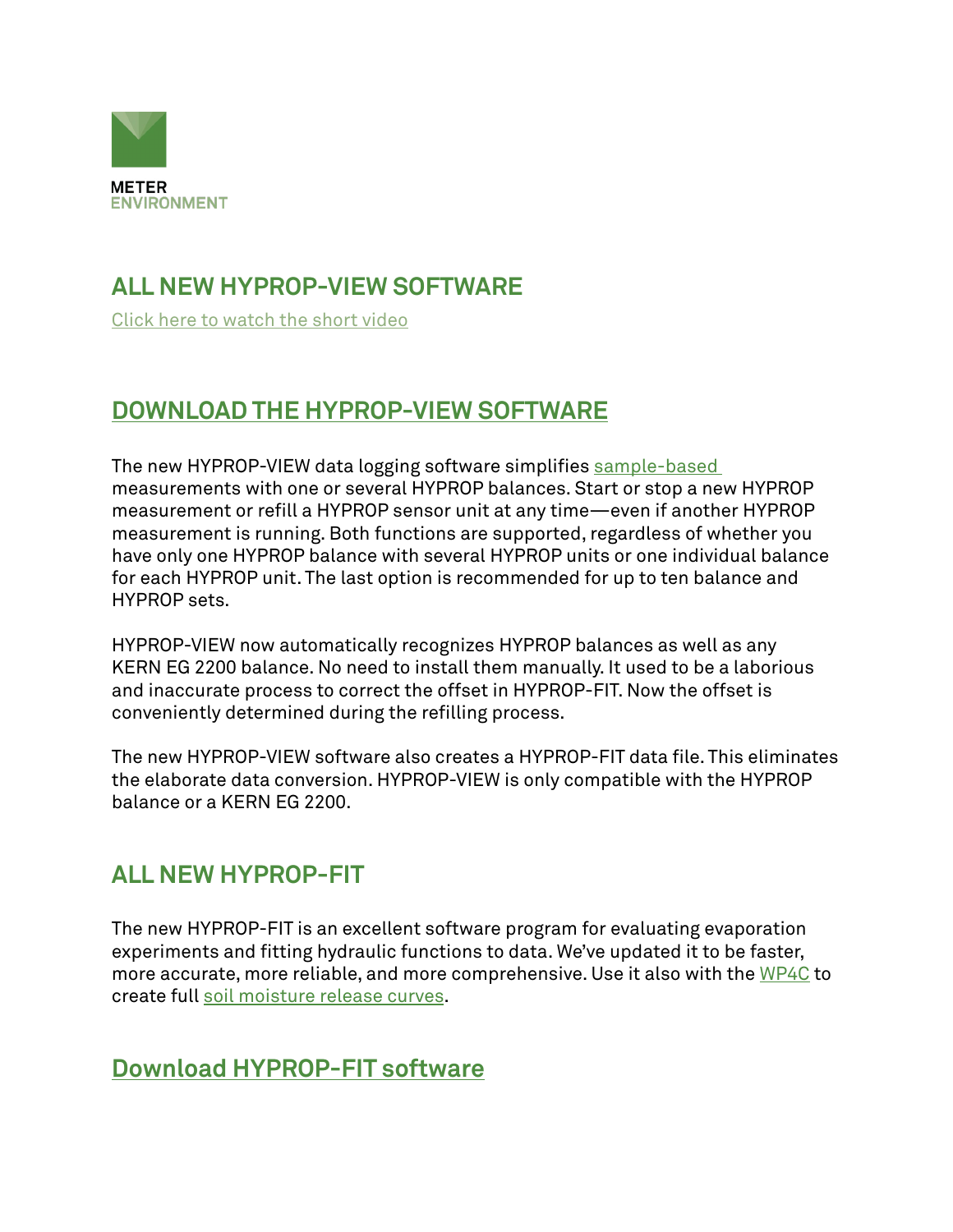### **USER INTERFACE**

- A new look and feel makes the user interface even more intuitive.
- You can now evaluate data from samples with different geometries.
- Entries for soil specification and site description are included by default in the information window. Thus, these data are always directly connected to the measurements.
- You can now open HYPROP-FIT "on the fly" from inside HYPROP-VIEW.

# **DATA EVALUATION**

- It's now more convenient to import WP4C-measured data to construct retention curves across the full moisture range.
- Retention and conductivity data from external measurements can be easily added by cutting-and-pasting from a spreadsheet program.
- Imported data can be assigned individual weights in the fitting process.

#### **FITTING**

- HYPROP-Fit software sets the standard for fitting measured data with hydraulic functions. It's quick, robust, accurate, and versatile.
- The new and comprehensive suite of hydraulic functions includes commonly used models such as Brooks and Corey, Kosugi, and van Genuchten in their traditional form and as bimodal functions. It also adds functions like the Fredlund-Xing model, which is widely used in geotechnical engineering and is particularly suited for coarse-grained materials.
- All models are available in so-called "PDI" variants, which are particularly useful to describe hydraulic functions across the full measurement range. These functions consider adsorbed water on grain surfaces and in pore corners in both the retention and the conductivity function.
- Field capacity and plant-available water content are directly calculated from the fit and shown.